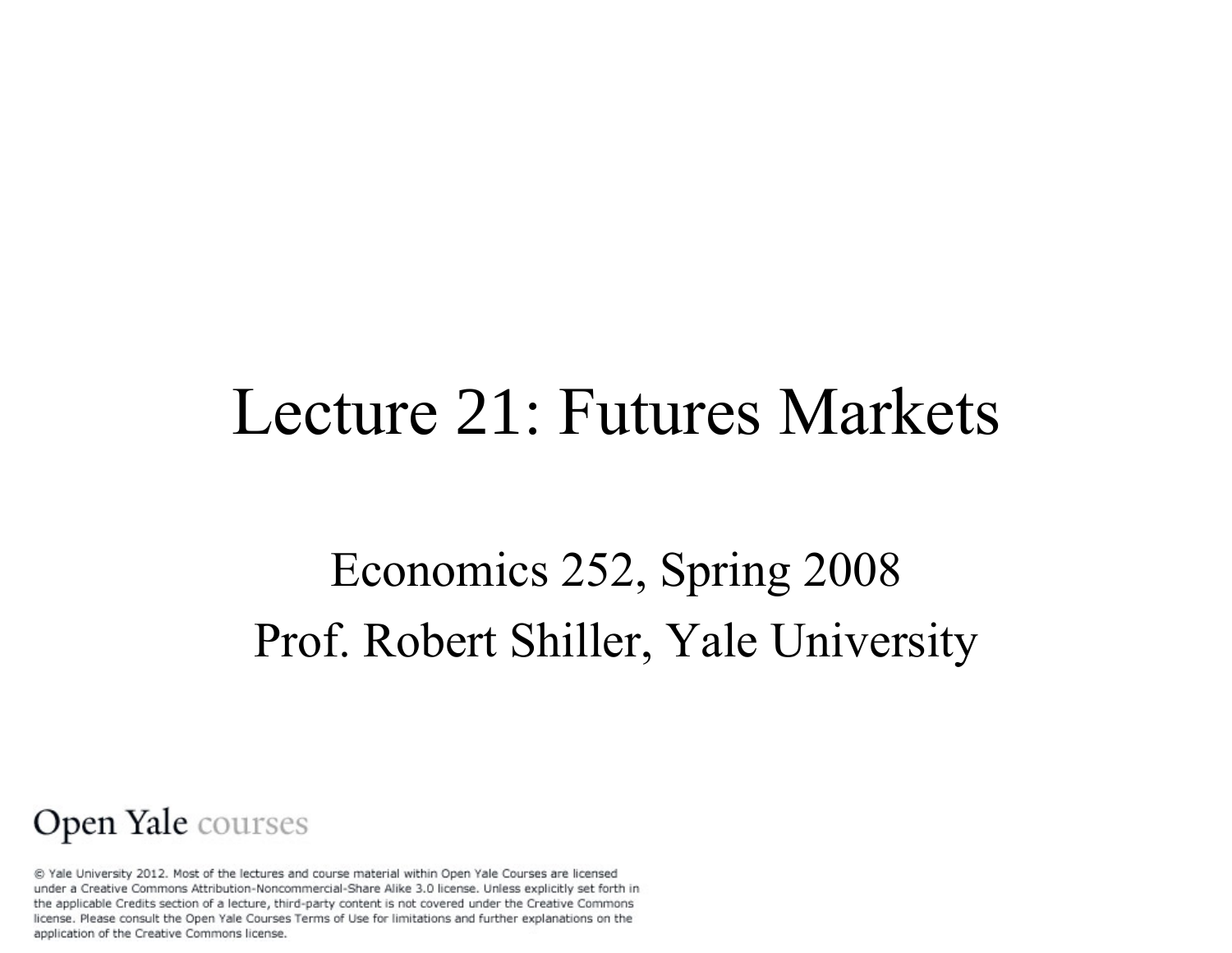# FX Forwards and Forward Interest Parity

- FX Forward is like a pair of zero coupon bonds.
- Therefore, forward rate reflects interest rates in the two currencies
- Forward Interest Parity:

forward exchange rate  $(Y/S)$  =

spot exchange rate 
$$
(Y/\$)\times\frac{1+r_Y}{1+r_s}
$$

### Open Yale courses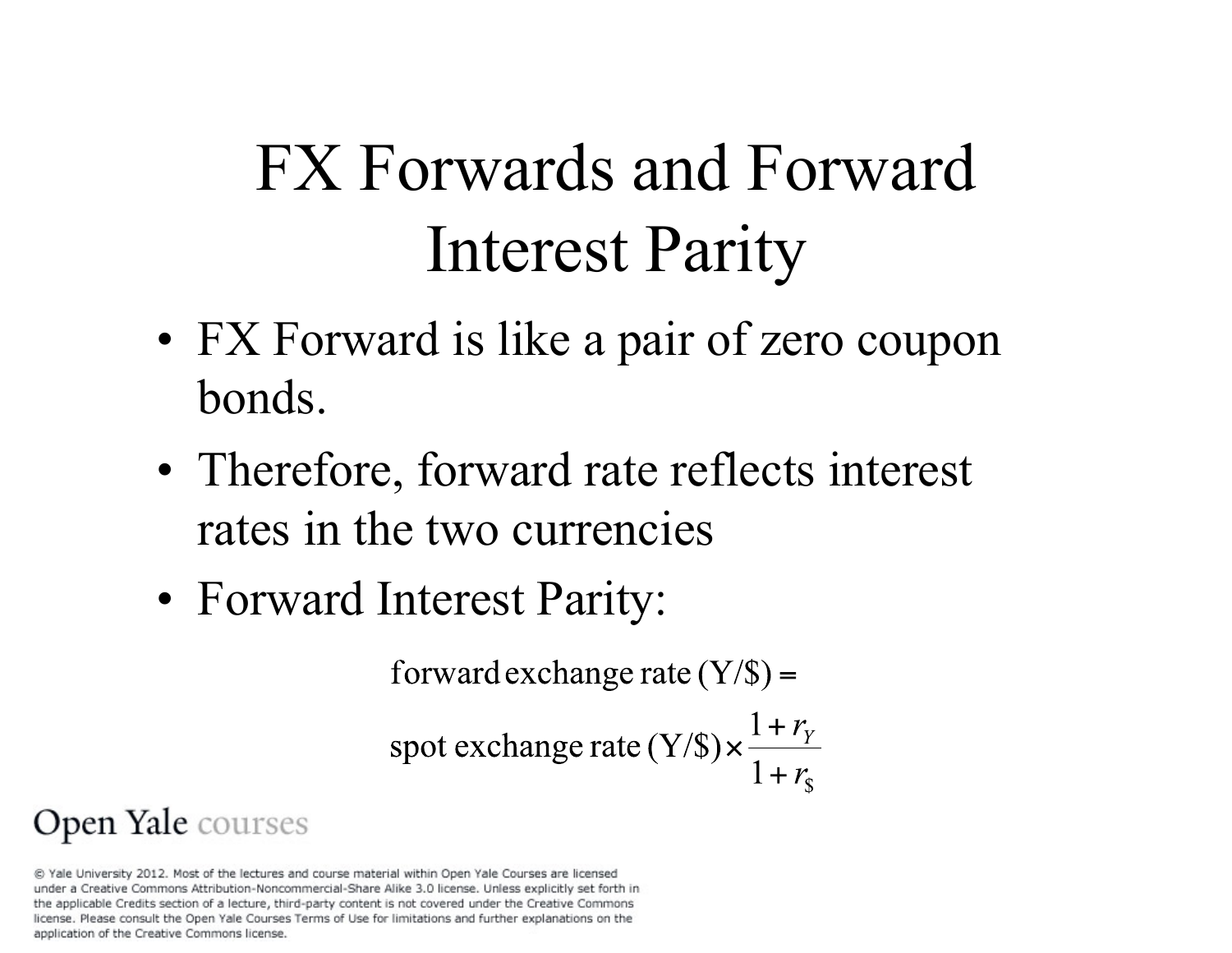## Forward Rate Agreements

- Promises interest rate on future loan.
- *L*=actual interest rate on contract date
- *R*=contract rate
- *D*=days in contract period
- *A*=contract amount
- *B*=360 or 365 days

Settlement =  $\frac{(L-R)\times D\times A}{B\times100)+L\times D}$ 

Open Yale courses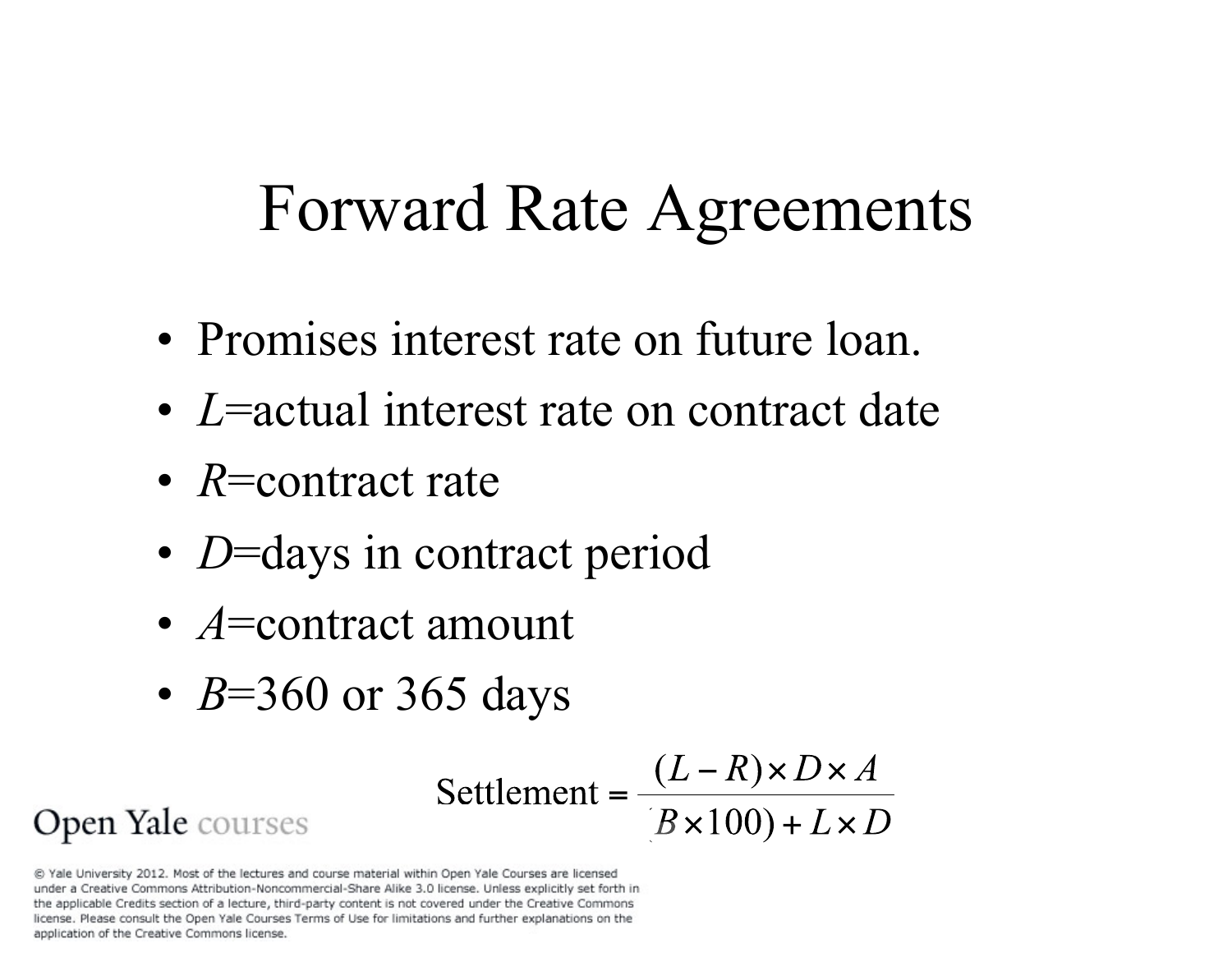### Real CBOT Corn Price \$/Bushel in 2008 Dollars, 1929-2008



#### Open Yale courses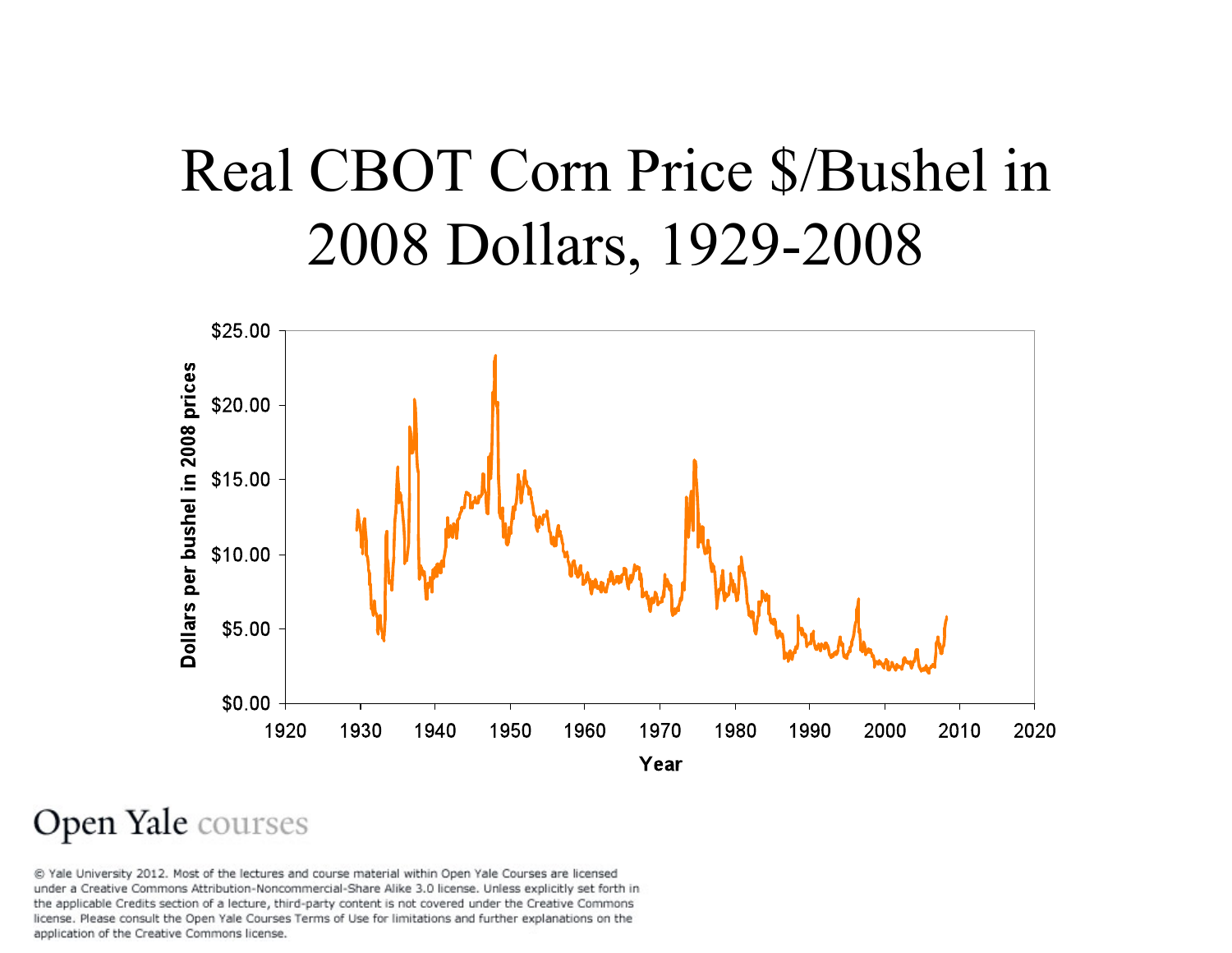## CBOT Wheat Futures

- Delivery: No 2 Soft red winter, No 2 Hard Red winter, no dark northern spring, no 2 northern spring at par
- No 1 soft red winter, no 1 hard red winter, no 1 dark northern spring and no 1 northern spring at 3 cents /bushel over contract price
- Jul, sp, Dec Mar May,

### Open Yale courses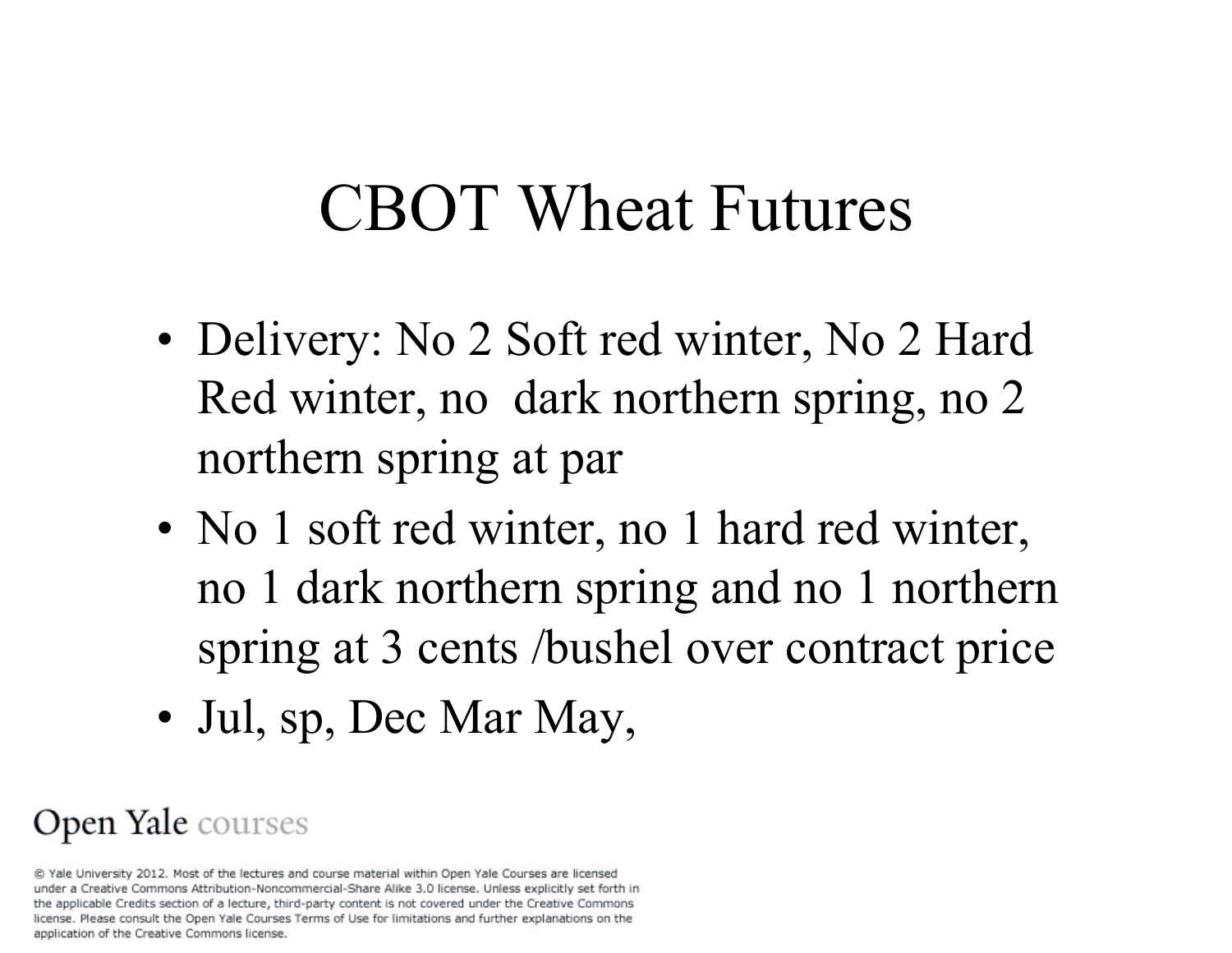### Fair Value in Futures Contract

- $r =$  interest rate
- $s =$  storage cost
- *r*+*s*=cost of carry
- Futures price is normally above cash price (contango) (otherwise, "backwardation")

 $P_{future} = P_{spot}(1 + r + s)$ 

(See http://www.indexarb.com)

### Open Yale courses

<sup>@</sup> Yale University 2012. Most of the lectures and course material within Open Yale Courses are licensed under a Creative Commons Attribution-Noncommercial-Share Alike 3.0 license. Unless explicitly set forth in the applicable Credits section of a lecture, third-party content is not covered under the Creative Commons license. Please consult the Open Yale Courses Terms of Use for limitations and further explanations on the application of the Creative Commons license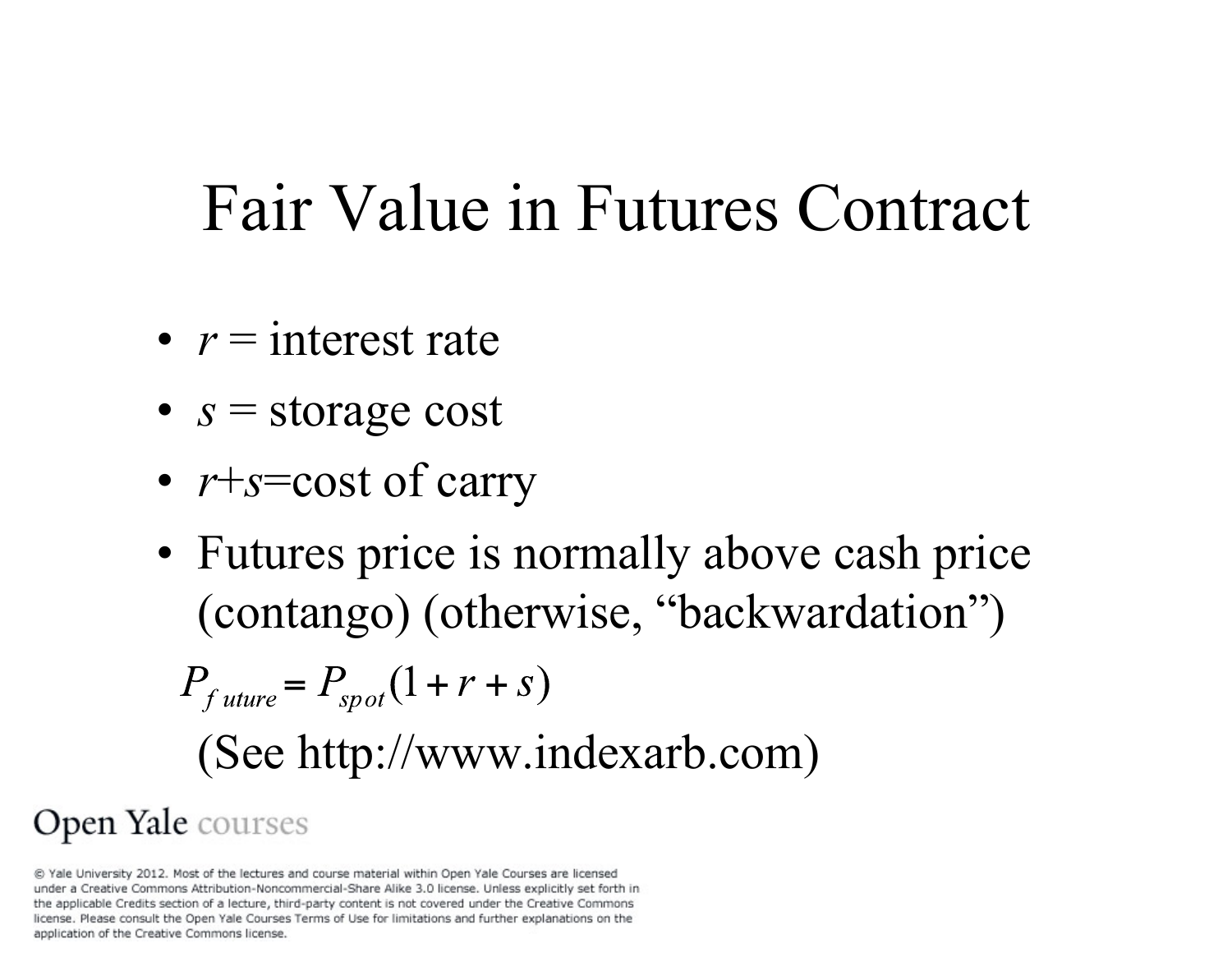## Arbitrage Enforcing Fair Value

- If commodity is in storage, there is a profit opportunity that will tend to drive to zero any difference from fair value.
- If commodity is not in storage, then it is possible that:

$$
P_{future} < P_{spot}(1 + r + s)
$$

#### Open Yale courses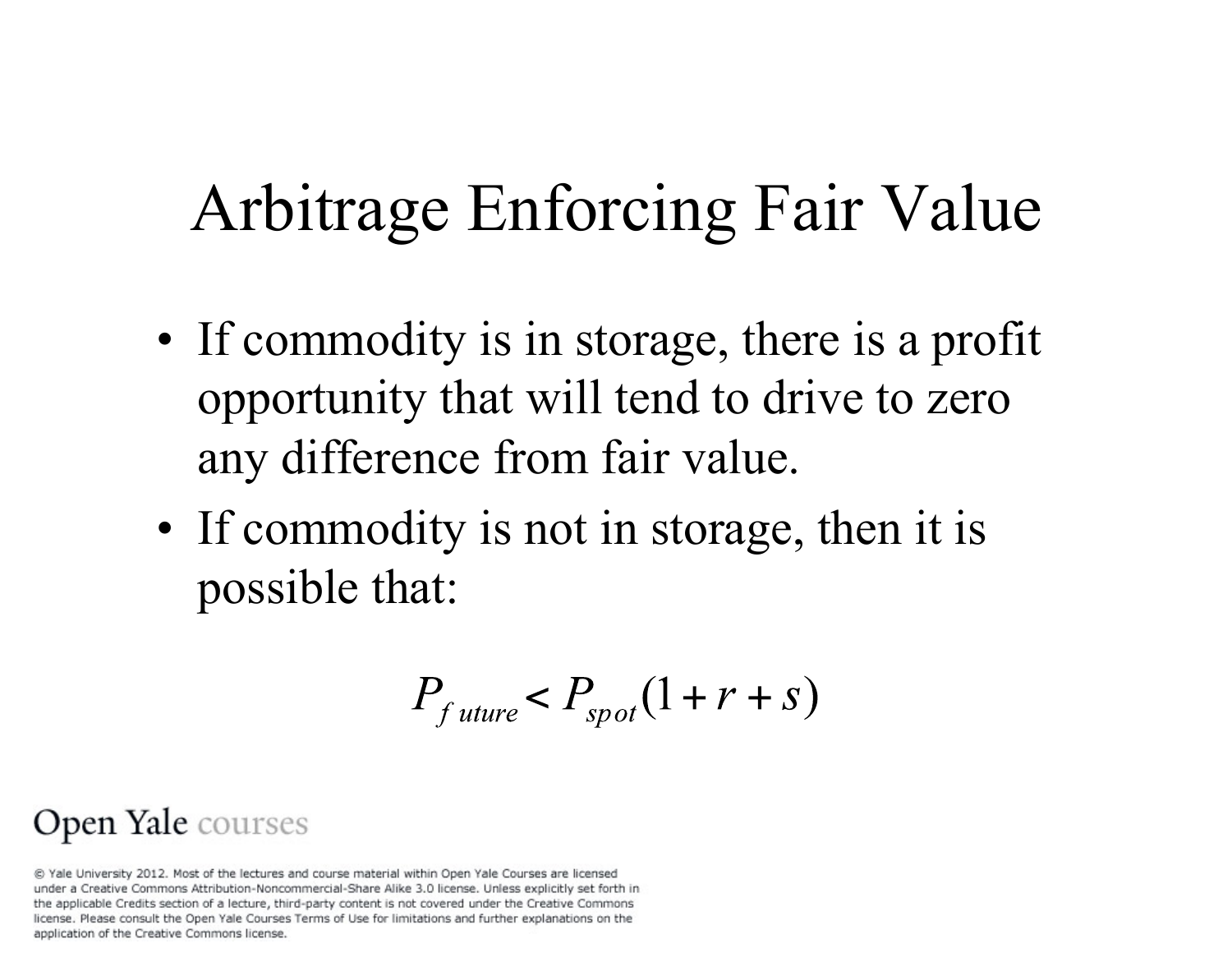# Example of Hard Winter Wheat (Holbrook Working)

- No. 2 Hard Winter Wheat Kansas City Wheat Futures
- Plant winter wheat in Fall, harvest in May
- $\frac{3}{4}$  of US wheat crop is hard.
- Hard wheat is used for bread, soft wheat for pie crusts, breakfast foods and biscuits

### Open Yale courses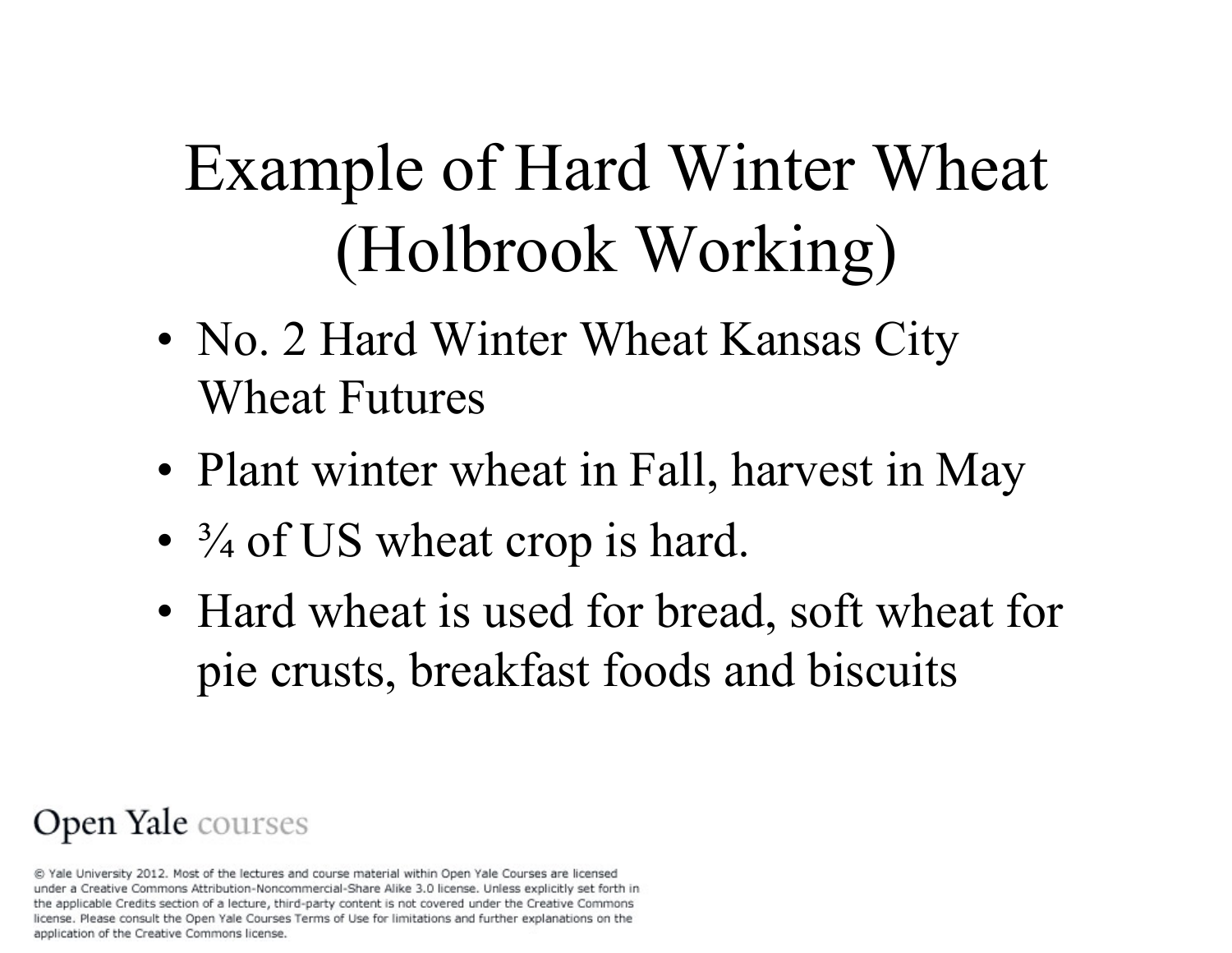# Working's Example of Wheat in Storage, Typical Year

- July 2
	- Spot 229 ¼ Sept future 232 ¼ Spot premium  $-3$ Basis 3

• September 4 Spot 232 ½ Sept future 233 ½ Spot premium –1 Basis 1

> Gain of 2 (reflects gain in premium)

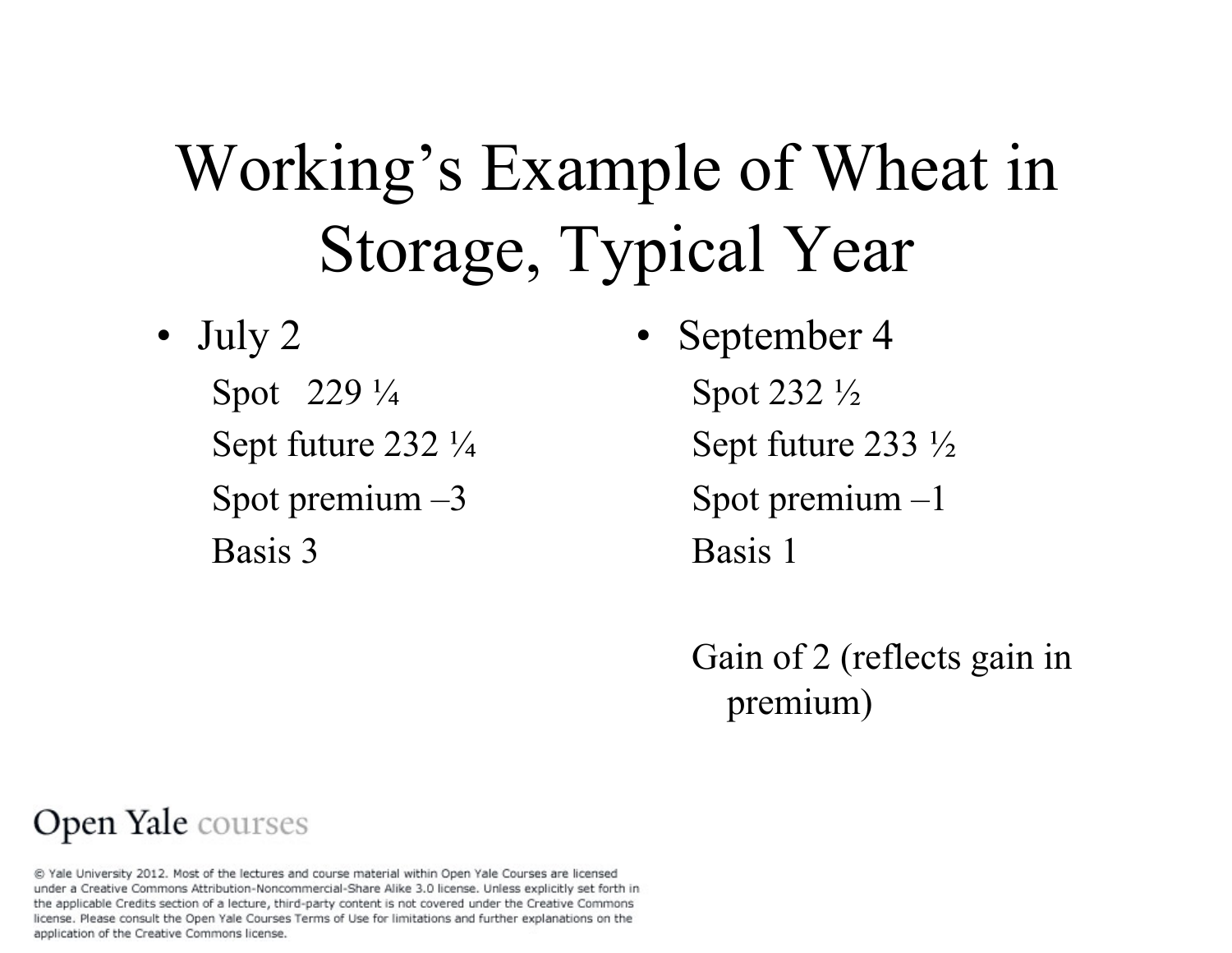# Continuing Working's Example

• Sept 4

- December 1 252 252
- Spot Premium –5 3/4

Spot No. 2 232 ½

Dec. Future 238  $\frac{1}{4}$ 

 $\Omega$ 

Gain of 5 3/4

#### Open Yale courses